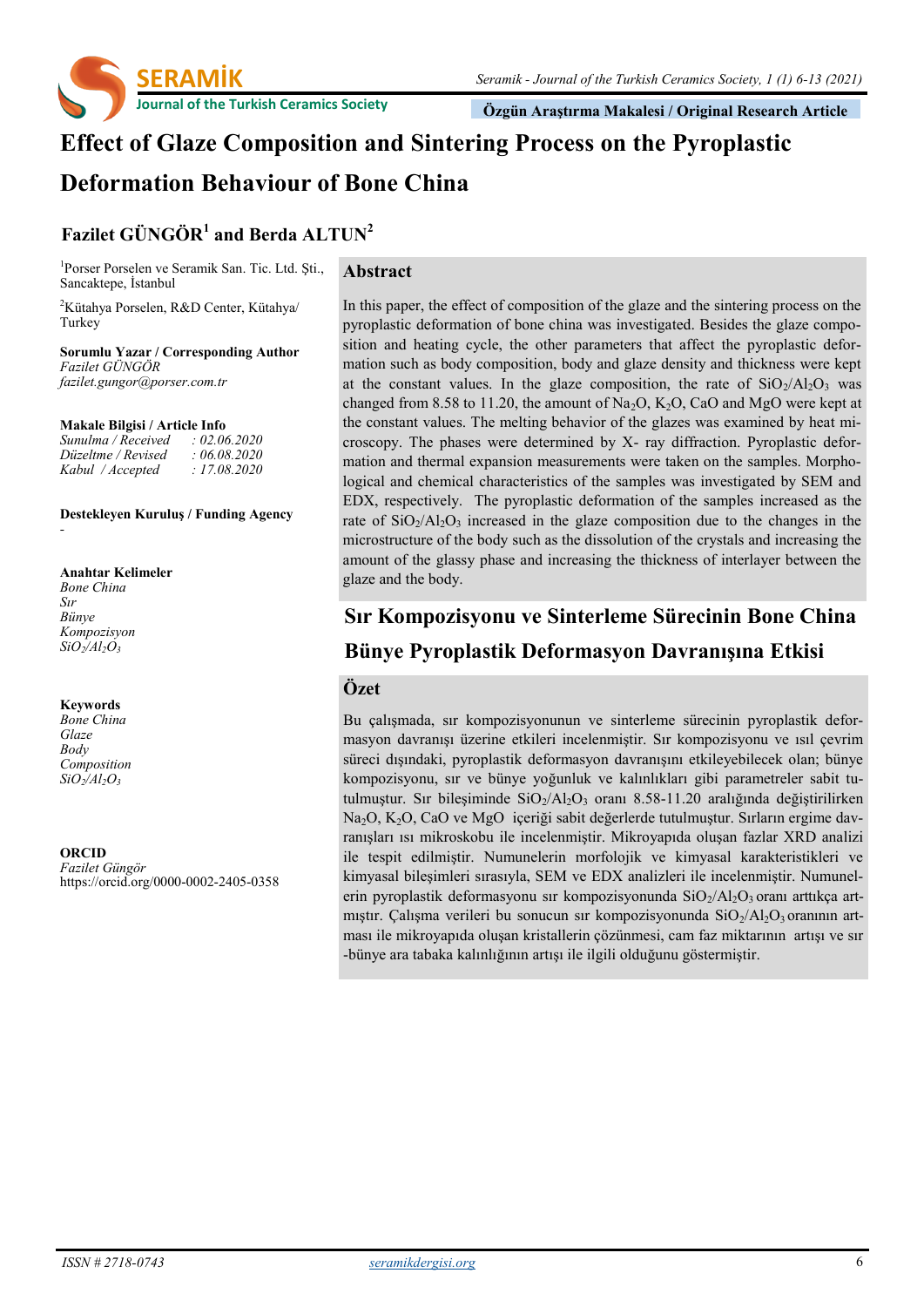*Effect of Glaze Composition and Sintering Process on the Pyroplastic Deformation of Bone China - Güngör et al*

**Journal of the Turkish Ceramics Society** 

**SERAMİK** 

### **1 . INTRODUCTION**

Bone China is a highly specialized product in terms of its appearance; being exceptionally white and translucent makes it the world's most expensive type of tableware [1]. It is a highly crystalline whiteware that exhibits good resistance to edge chipping and high flexural strength. During firing, the deformation of whiteware may have a complex origin because of its polycrystalline microstructure. In the case of glazed ware the interrelation between the glaze and the body during the heat treatment process must be considered. The main interrelation factors are; 1- the tension, because of the difference of thermal expansion of the body and the glaze, 2- thickness of the glaze and 3- development of interlayer, as a result of diffusion and dissolution phenomena between the glaze and the body. Thus glaze and body do not behave as independent layers because of the presence of such an interlayer, which affects the properties of the final product [2, 3]. A wide interface indicates a substantial dissolution of the body by the glaze and vice versa. Also the glaze-body interlayer may be higher or lower in thermal expansion than the glaze or the body due to localized variations, e.g. quartz grains at the interface [4]. The reaction at the interlayer must be sufficient to hold the glaze to the body. The amount of glaze penetration also affects glaze fit. The amount of penetration can vary drastically and depends chiefly on the glaze and body composition and the characteristics of them, such as particle size and distribution, the thickness of the glaze and the amount, size and the morphology of the pores [2].

As the gloss firing approaches its peak temperature, the glassy phase's viscosity in the interlayer between glaze and the body decreases as a result of the changed composition of the interlayer due to the reaction between glaze and body. It should not be so low as to cause distortion by the gravitational effect during the sintering process. Viscosity should be in the appropriate value to provide higher surface stress than the gravity force's stresses. Viscous liquid silicate forms at the firing temperature and acts as a binder for the body. The amount and viscosity of the liquid phase should be acceptable and sufficient for densification. In excess amount and formation of vitreous glassy phase, slippage occurs between the particles.

As the temperature increases, the amount of glassy phase increases and viscosity decreases. Due to the increased amount of glassy phase and decreased of its viscosity, creep behavior accelates and causes the product to deform. [5-7].

In this study, effect of the composition of the glaze and the sintering process on the pyroplastic deformation of bone china was investigated. Except for the glaze composition and heating cycle, the other parameters that effects the pyroplastic deformation such as body composition, body and glaze density and thickness were kept at the constant values. The results were evaluated and interpreted considering the affect of the glaze composition on the pyroplastic behavior of the product.

The aim of this study is to determine the effect of glaze composition and sintering process on the pyroplastic deformation behaviour of bone chine and to explain the reasons of the changed behaviour.

### **2. METHODS**

Bone china body composition was studied according to the literature review [7] and developed by the experimental studies. Chemical analysis and average particle size (d0.5)results of the raw materials for bone china body and glaze compositions were given in Table 1. The chemical results of the raw materials were determined by the X-ray fluorescence method using X Lab 2000– Spectro and the particle size distribution of the raw materials were measured by diffraction method using Malvern Master Sizer 2000 G model. Since the raw materials were used in ground form, the mixtures were prepared in a mixer without milling. Bone ash, albite, K– feldspar, quartz and clay were used in the body composition. The chemical composition of the bone china body was given in Table 2. Raw materials were dispersed in an aqueous solution to prepare the batches. Slip that containing 70 wt percentage solids and 0.015 wt percentage dispersant (Nasilicate) was mixed for 1 h using IKA RW 20 digital mixer. The slurries were screened by 60 mesh (250 μm) sieves. Slips were poured into the bar shaped plaster molds. The dimension of the bars was 3.5 cm×20 cm×1 cm.

|                       | SiO,         | AI <sub>2</sub> O <sub>3</sub> | Fe <sub>2</sub> O <sub>3</sub> | CaO  | MgO              | Na <sub>2</sub> O | K <sub>2</sub> O | TiO <sub>2</sub> | SO <sub>3</sub>  | $P_2O_4$         | L.O.I. | d(0.5)<br>μm |
|-----------------------|--------------|--------------------------------|--------------------------------|------|------------------|-------------------|------------------|------------------|------------------|------------------|--------|--------------|
| <b>Bone Ash</b>       | 2.3          | 1.2                            | $\theta$                       | 55.2 | 0.1              | 0.2               | $\boldsymbol{0}$ | $\theta$         | $\mathbf{0}$     | 40.9             | 0.1    | 5.24         |
| K-Feldspar            | 68.9         | 20.5                           | 0.1                            | 0.4  | 0.2              | 0.1               | 9.6              | $\mathbf{0}$     | $\mathbf{0}$     | $\mathbf{0}$     | 0.2    | 4.28         |
| Kaolin                | 49.3         | 36.1                           | 0.3                            | 0.1  | 0.1              | 0.1               | $\boldsymbol{0}$ | 0.1              | 0.1              | $\mathbf{0}$     | 13.9   | 3.15         |
| Clay                  | 51           | 35                             | 0.3                            | 0.2  | 0.1              | 0.1               | 0.3              | 0.2              | $\boldsymbol{0}$ | $\boldsymbol{0}$ | 12.9   | 2.45         |
| Quartz (for<br>glaze) | 97.7         | 1.2                            | 0.2                            | 0.2  | $\boldsymbol{0}$ | 0.1               | 0.3              | $\mathbf{0}$     | $\boldsymbol{0}$ | $\mathbf{0}$     | 0.2    | 3.92         |
| Quartz (for<br>body)  | 97.7         | 1.2                            | 0.2                            | 0.2  | $\mathbf{0}$     | 0.1               | 0.3              | $\mathbf{0}$     | $\mathbf{0}$     | $\theta$         | 0.2    | 14.12        |
| Albite                | 67.6         | 19.4                           | 0.1                            | 0.4  | 0.2              | 11.8              | 0.2              | $\mathbf{0}$     | $\mathbf{0}$     | $\mathbf{0}$     | 0.2    | 4.52         |
| Whiting               | 0.8          | $\boldsymbol{0}$               | $\mathbf{0}$                   | 55.6 | 0.5              | 0.1               | $\boldsymbol{0}$ | $\mathbf{0}$     | 0.1              | $\mathbf{0}$     | 42.8   | 5.19         |
| Dolomite              | $\mathbf{0}$ | $\boldsymbol{0}$               | $\mathbf{0}$                   | 36.6 | 17.1             | $\boldsymbol{0}$  | $\boldsymbol{0}$ | $\mathbf{0}$     | 0.1              | $\mathbf{0}$     | 45.6   | 4.87         |

**Table 1.** Chemical analysis and average particle size  $\left[ d(0.5) \right]$  results of the raw materials used for body and glaze

*Seramik - Journal of the Turkish Ceramics Society, 1 (1) 6-13 (2021)* 7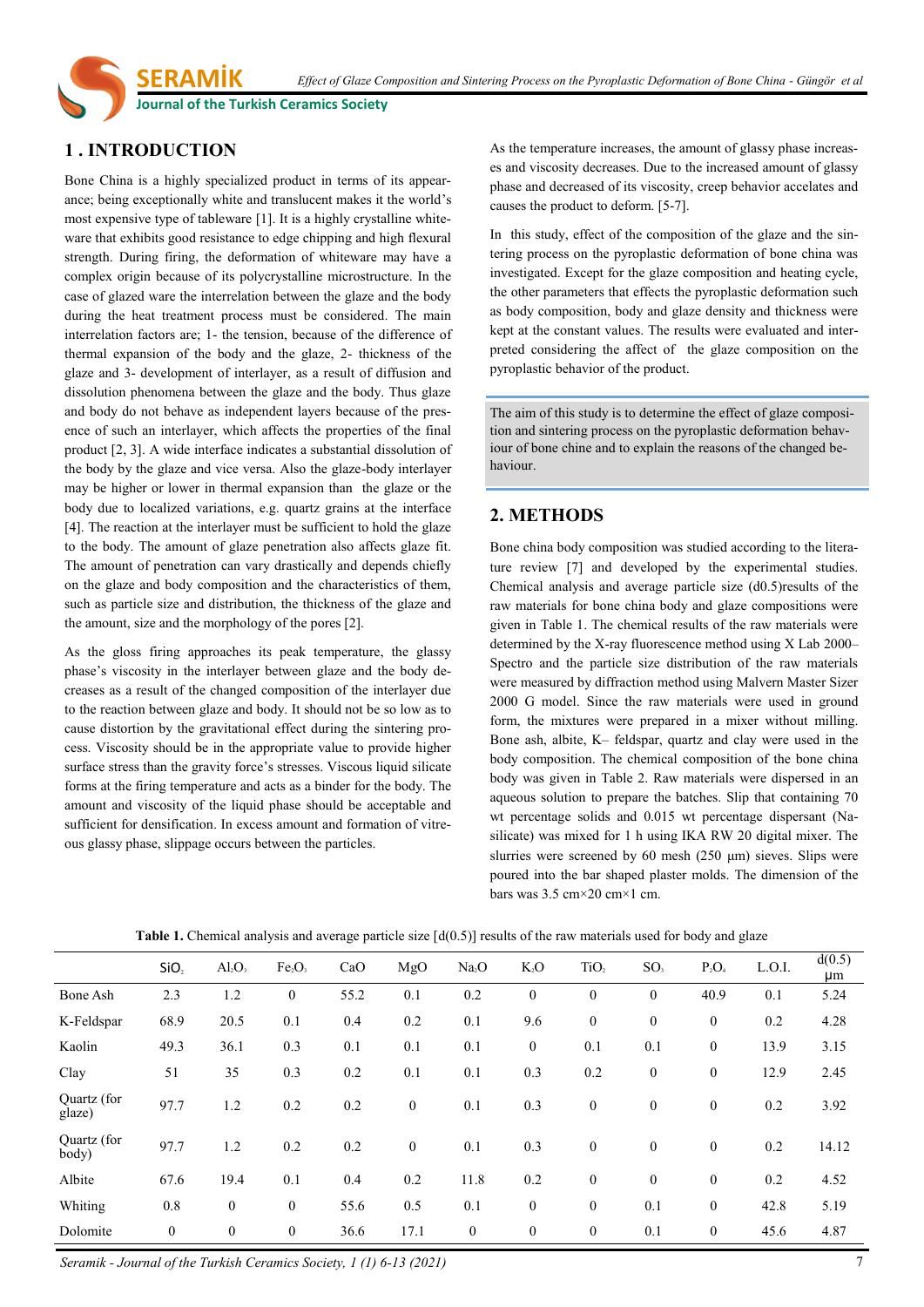#### **Journal of the Turkish Ceramics Society**

**SERAMİK** 

The whole substrates were shaped in the same dimensions and densities for eliminating the parameters of the thickness and densites. After shaping, substrates were biscuit fired at 1000 °C to increase their strength for experimental studies such as glazing and transporting to the kiln. Initial glaze recipe was also developed by experimental studies and its rate of  $SiO<sub>2</sub>/Al2O<sub>3</sub>$  was changed. Commercial quartz, albite, K- feldspar, whiting  $(CaCO<sub>3</sub>)$ , dolomite and kaolin samples were used to produce six glazes. Seger analyses of the glazes were given in Table 3. After accurate weighing of all raw materials, carboxyl methyl cellulose (CMC), sodium tripolyphosphate (STPP) and water were mixed in a jet mill for 15 min. Glazes were applied to biscuit fired bone china body by spray gun at the density of 1.40-1.41 gr/cm<sup>3</sup> and in the thickness of 400  $\mu$ m. The thickness of the glazes was measured by a pocked pen microscope (e.j. payne ceramic, X50, MIC050). Whole glazes were applied in the same density and thickness for eliminating the effect of thickness and density on the pyroplastic deformation of glaze.

Heat microscopy analyses of the prepared glazes were investigated using Misura 3.32-ODHT-HSM 1600/80 (Expert System Solutions) brand and model using a dual-cam contactless optical dilatometer. The measurement was carried out at a temperature of  $1400 \degree C$  for 30 minutes and at a total firing time of 180 minutes. Glazed samples were fired in the laboratory type kiln with two different sintering parameters coded HT01 and HT02. For HT01; heating rate was 10 kmin<sup>-1</sup>, dwelling temperature was 1250 °C and the dwelling time was 40 minutes. For HT02; heating rate was 10 kmin<sup>-1</sup>, dewelling temperature was 1250 ºC and the dwelling time was 80 minutes. The viscosities of the glassy phases were calculated according to Lakatos [8]. Viscosity of the glassy phase was calculated at the maximum temperature that the samples exposed. The maximum temperatures that the samples exposed were determined by the seger rings (Ferro, STH 291). The maximum exposed temperature was 1258 °C for HT01 and 1264 °C for HT02. Pyroplastic deformation of the samples was measured as indicated Conserva at all [9].The pyroplastic index (PI) of each samples was determined by three point test method after firing: where h is the thickness of the body, S the maximum deflection and L the distance between the refractory supports as indicated in Fig. 1.

$$
PI = \frac{4h^2}{3L^4}S
$$
 (1)

The detection of the phases formed in the fired product was carried out with a Rigaku Rint 2000 XRD device. For microstructural examinations, secondary electron images were taken with scanning electron microscopy (SEM, Zeiss Supra 50 VP) at the samples's fractured surfaces. A full profile interpretation by Rietvelt refinement was carried out with the GSAS-EXP GUI software package.

**Table 3.** Seger analysis of the glaze recipes

| $BCG$ 01          | $0.17 \text{ Na}_2\text{O}$ |                                       |                         |                                                                                |
|-------------------|-----------------------------|---------------------------------------|-------------------------|--------------------------------------------------------------------------------|
|                   | $0.01 \text{ K}_2\text{O}$  | $0.42 \text{ Al}_2\text{O}_3$         |                         |                                                                                |
|                   | $0.75$ CaO                  |                                       |                         | 3.62 SiO <sub>2</sub> 8.58 SiO <sub>2</sub> /Al <sub>2</sub> O <sub>3</sub>    |
|                   | $0.07$ MgO                  |                                       |                         |                                                                                |
| BCG <sub>02</sub> | $0.17$ Na <sub>2</sub> O    |                                       |                         |                                                                                |
|                   | 0.01 K <sub>2</sub> O       | $0.40 \text{ Al}_2\text{O}_3$         |                         |                                                                                |
|                   | $0.75$ CaO                  |                                       |                         | 3.65 SiO <sub>2</sub> 9.02 SiO <sub>2</sub> /Al <sub>2</sub> O <sub>3</sub>    |
|                   | $0.07$ MgO                  |                                       |                         |                                                                                |
| $BCG$ 03          | $0.17$ Na <sub>2</sub> O    |                                       |                         |                                                                                |
|                   | 0.01 K <sub>2</sub> O       | $0.39$ Al <sub>2</sub> O <sub>3</sub> |                         |                                                                                |
|                   | $0.75$ CaO                  |                                       |                         | 3.68 SiO <sub>2</sub> 9.49 SiO <sub>2</sub> /Al <sub>2</sub> O <sub>3</sub>    |
|                   | 0.07 <sub>mgO</sub>         |                                       |                         |                                                                                |
| $BCG$ 04          | $0.17 \text{ Na}_2\text{O}$ |                                       |                         |                                                                                |
|                   | 0.01 K <sub>2</sub> O       | $0.37 \text{ Al}_2\text{O}_3$         |                         |                                                                                |
|                   | $0.75$ CaO                  |                                       |                         | 3.71 SiO <sub>2</sub> 10.01 SiO <sub>2</sub> /Al <sub>2</sub> O <sub>3</sub>   |
|                   | $0.07$ MgO                  |                                       |                         |                                                                                |
| $BCG$ 05          | $0.17$ Na <sub>2</sub> O    |                                       |                         |                                                                                |
|                   | $0.01 \text{ K}_2\text{O}$  | $0.35$ Al <sub>2</sub> O <sub>3</sub> |                         |                                                                                |
|                   | $0.75$ CaO                  |                                       |                         | $3.74$ SiO <sub>2</sub> 10.58 SiO <sub>2</sub> /Al <sub>2</sub> O <sub>3</sub> |
|                   | $0.07$ MgO                  |                                       |                         |                                                                                |
| <b>BCG 06</b>     | $0.17 \text{ Na}_2\text{O}$ |                                       |                         |                                                                                |
|                   | $0.01 \text{ K}_2\text{O}$  | $0.34$ Al <sub>2</sub> O <sub>3</sub> |                         |                                                                                |
|                   | $0.75$ CaO                  |                                       | $3.76$ SiO <sub>2</sub> | 11.20 $SiO_2/Al_2O_3$                                                          |
|                   | $0.07$ MgO                  |                                       |                         |                                                                                |

**Table 2.** Bone China body composition (wt%)

|                 | SiO <sub>2</sub> |               |                | $Al_2O_3$ Fe <sub>2</sub> O <sub>3</sub> CaO MgO Na <sub>2</sub> O K <sub>2</sub> O SO <sub>3</sub> TiO <sub>2</sub> P <sub>2</sub> O <sub>4</sub> L.O.I. |     |     |     |      |  |
|-----------------|------------------|---------------|----------------|-----------------------------------------------------------------------------------------------------------------------------------------------------------|-----|-----|-----|------|--|
| Bone China Body |                  | 35.8 21.4 0.2 | $19.5$ 0.1 0.2 |                                                                                                                                                           | 1.6 | 0.1 | 0.1 | 14.3 |  |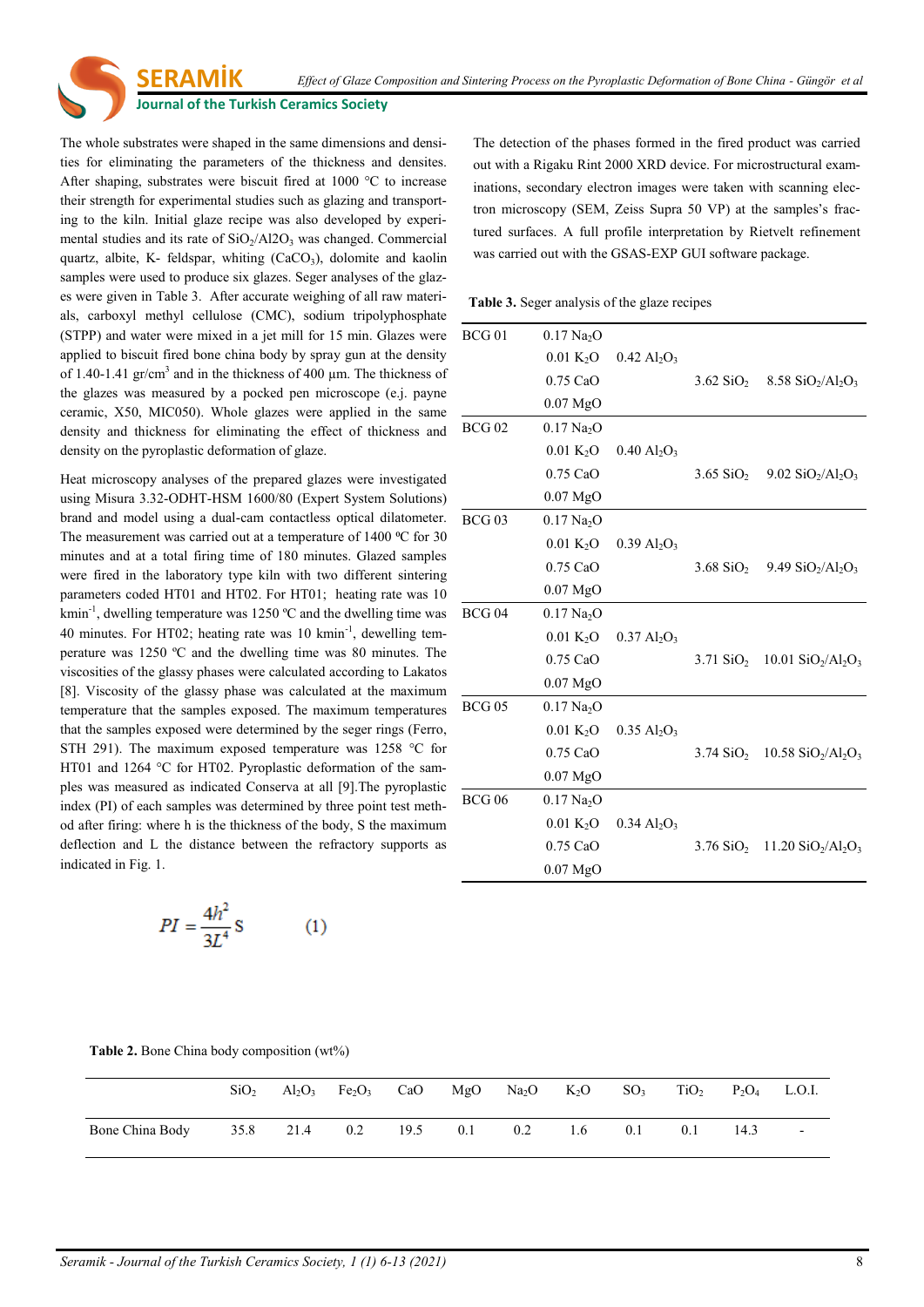**Journal of the Turkish Ceramics Society** 

**SERAMİK** 





**Fig.1.** Positioning of the sample before (a) and after (b) firing for pyroplastic index assay

### **3. RESULTS AND DISCUSSION**

XRD analysis results of the bone china body without glaze after fired at HT1 and HT2 were given in Fig 2. Anorthite  $(CaO.AI<sub>2</sub>O<sub>3</sub>.2SiO<sub>2</sub>)$  was the primary crystalline phase and the other crystalline phase was whitlockite  $(Ca_9Mg(PO_4)_6(HPO_4))$ . The formation of anorthite in the whiteware compositions depends on the composition and also the amount of the source of CaO in the composition. Another important parameter is the firing conditions. [10]. Whitlockite occurs in dental calculi and other abnormal calcifications in the human body, and also has been found in terrestrial rocks and ostensibly in meteorites [11]. It is thought that the existence of whitlockite in the microstructure was related to the existence of bone ash as the source of CaO, MgO and  $P_2O_5$  and also the water that used for preparing the body slurry. According to Bronsted-Lowry theory, an acid is a proton donor and a base is a proton acceptor. So the base takes up proton while the acid gives up the proton. Due to the amphiprotic properties of water, it acts as a proton donor and a proton acceptor and, the hydrogen ion is simply a proton.

Nonmetal oxide react with water to produce an acidic solution [12].  $P_2O_5$  is a nonmetal oxide and it produces an acidic solution with water and hydrogen ion is released from this reaction. During firing, whitlockite  $((PO<sub>4</sub>)6PO<sub>3</sub>OH)$  formed due to the reactions between CaO,  $MgO, P<sub>2</sub>O<sub>5</sub>$  and  $H<sup>+</sup>$ .



**Fig. 2.** XRD patterns (A: anorthite, W: wicklockite, Q: quartz)

The Reitveld analysis results of the fired bodies were given in Table 4. As the dwelling time increased from 40 minutes to 80 minutes, amount of anorthite and whitlockite decreased because of the crystal's dissolution. Gungor [10] also indicated that formed anorthite was dissolved in the glassy phase when the dwelling time was prolonged. Though the maximum temperature that the samples fired at HT01 and HT02 was the same, holding time at the maximum temperature were different. According to Seger rings, the temperature that the body exposed at the maximum temperature was 1258 °C for HT01 and 1264 °C for HT02. The calculation for determining the viscosity was done by this temperature values. Viscosities of the glassy phases were also given in Table 5. The viscosity of the glassy phase in the sample that fired at HT02 lower than the sample fired at HT01. Although the amount of  $SiO<sub>2</sub>$  and  $Al<sub>2</sub>O<sub>3</sub>$  in the glassy phase increased while anorthite dissolves, in the meantime amount of CaO and MgO also increased.

#### **Table 4.** Rietveld anaysis results of the samples,

|            |        |           | Rietveld analysis |                    |                                       |
|------------|--------|-----------|-------------------|--------------------|---------------------------------------|
|            | Ouartz | Anorthite | Whitlockite       | Amorphous (Glassy) | Glassy phase viscosity<br>$(logPa*s)$ |
| *BC/HT01   | 12.27  | 34.17     | 16.21             | 37.35              | 4.284                                 |
| $*BC/HT02$ | 11.39  | 32.11     | 14.32             | 42.18              | 3.937                                 |

\* BC/HT01\* Bone China body fired at HT01, \* BC/HT02\* Bone China body fired at HT02.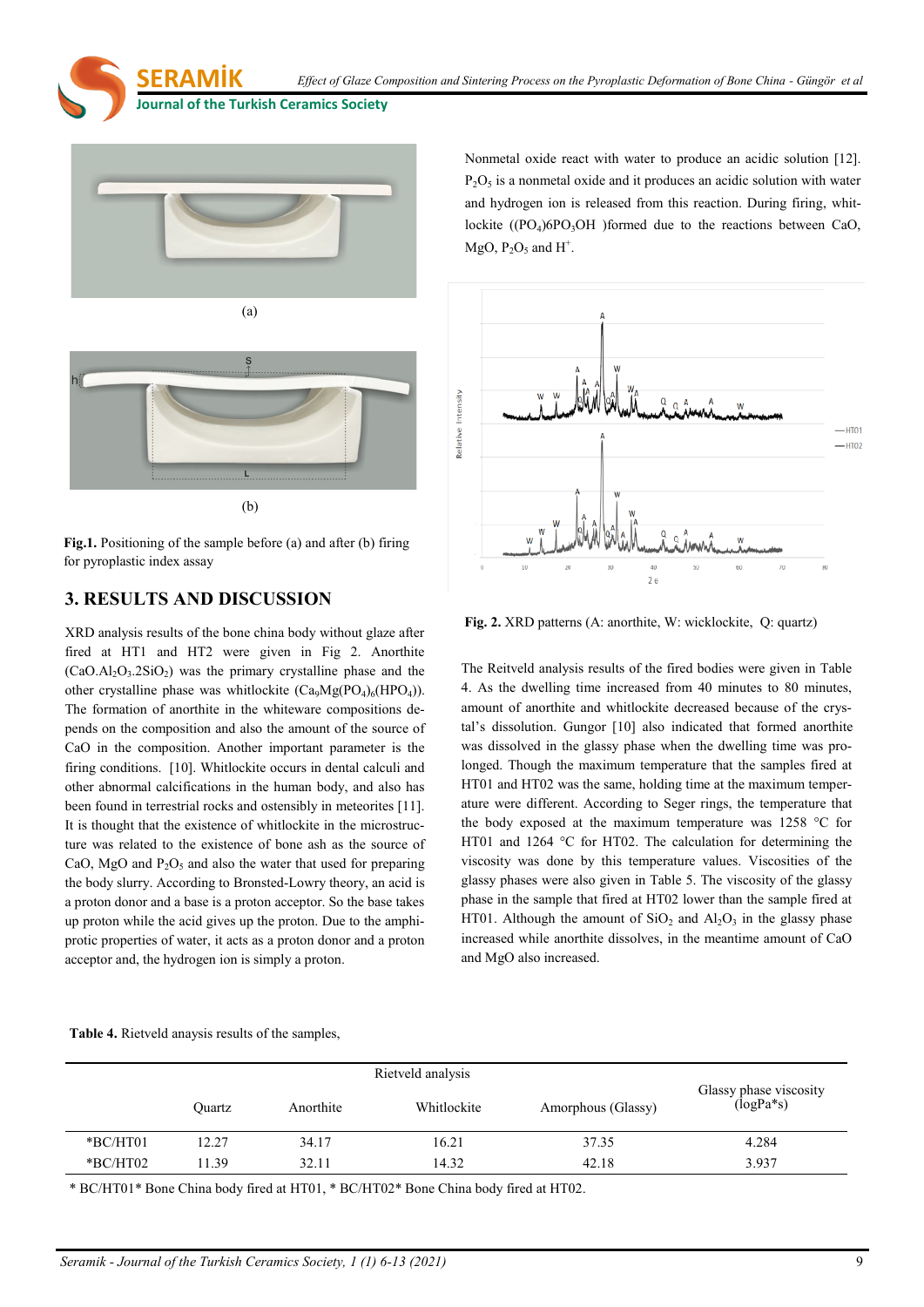#### **Journal of the Turkish Ceramics Society**

**SERAMİK** 

The thermal expansion coefficient (CTE) results of the glazes fired at HT01 was given in Table 5. CTE of the glazes were increased as the content of  $A<sub>1</sub>O<sub>3</sub>$  increased and  $SiO<sub>2</sub>$  decreased in the glaze composition. CTE of the body was  $53.2x\ 10^{-6}/^{\circ}$ C. CTE difference between the glaze and body decreases as the content of  $Al_2O_3$  increased in the glaze composition. A glaze will be in a state of compression if it has a lower coefficient of thermal expansion then the body. As a glazed white ware piece is cooling after it has been fired, stresses build up in the glaze and body due to the thermal expansion mismatch between the two. The body wants to contract more than the glaze, which causes the glaze to be placed in compression and the body in tension. This should cause an increase in strength because ceramics break when placed in tension. If the glaze is placed in too much compression, however, shivering can occur. When the glaze has a higher coefficient of thermal expansion than the body, the glaze is placed in a state of tension and a result called crazing can occur. [13, 14]. In this study, there was no crazing problem after firing. CTE difference between bone china glaze and body could be until 10,1% (the difference between the body and the glaze with the lowest CTE, BCG06) and in the further studies, an optimum difference of CTE between bone china glaze and body should be studied. The pyroplastic deformation results of the samples were given in Table 6. As the difference in thermal expansion between the glaze and the body increased, the samples's pyroplastic index increased. However when the CTE of glaze decreases, it is in compression. From this point, it could be specified that the thermal expansion of the glaze did not affect the increasing pyroplastic deformation. SEM images of the samples were given in Fig. 2. Bubble intensities of the glazes increased as the rate of  $SiO<sub>2</sub>/Al<sub>2</sub>O<sub>3</sub>$  in the glaze increased. A lower surface tension favors the release and removal of gas bubbles during the heat treatment of glaze, a higher surface tension will favour the increase of the bubbles during the cooling of glaze [15].

Small increments of alumina have marked effects upon the maturity temperature, the viscosity and surface tension of the glaze, increasing all [16].

**Table 5.** Thermal expansion coefficient (CTE) results of the glazes and standard deviation values

| Sample        | $\alpha_{500x10}$ <sup>7</sup> (K <sup>-1</sup> ) | σ   |
|---------------|---------------------------------------------------|-----|
| $BCG$ 01      | 50.7                                              | 0.1 |
| <b>BCG02</b>  | 50.3                                              | 0.0 |
| $BCG$ 03      | 49.8                                              | 0.1 |
|               |                                                   |     |
| $BCG$ 04      | 49.1                                              | 0.1 |
| $BCG$ 05      | 48.5                                              | 0.0 |
| <b>BCG 06</b> | 47.6                                              | 0.1 |

However in this study, in contrast to this information, bubble concentration increased as the amount of  $Al_2O_3$  decreased. Heat microscopy analysis was performed to investigate the cause of this contrast. Heat microscopy analysis results of the samples were given in Fig 3. The start of melting temperatures of the samples of BCG01 and BCG06 were 1194 and 1228 °C respectively. The end of melting temperatures of the samples of BCG01 and BCG06 were 1257 and 1273 °C respectively. As obtained by seger rings, glazes were exposed to 1258 °C for HT01 and 1264 °C for HT02. The higher temperature significantly decreases the glaze's viscosity and thereby increase the buoyancy of the gas bubbles, which rise more rapidly and sweep many of the smaller bubbles along [16].

The viscosities of the glazes fired at HT01 and HT02 were given in Fig 4. Viscosities of the glazes increased for both the samples that fired at HT01 and HT02 as the amount of  $Al_2O_3$  increased. Therefore, the increase in the amount of  $Al_2O_3$  has made the zone more refractory and reduced the amount of the bubbles. Bubble population is influenced by the glaze and body composition and by choice of batch materials. Interaction layers, when in the glassy liquid state can also be expected to have different viscosities and surface tensions and consequently to release bubbles in the system at very different rates [17]. Flux migration from the glaze into the body would tend to retard the fusion of the interfacial zone behind the surface [16]. Therefore the same glaze fired on different bodies can give quite different surface qualities [17]. For a better understanding of the effect of body and glaze interaction on the bubble population of the glaze, it is useful to make a systematic study by changing the glaze and body compositions together. The pyroplastic index results of the samples that fired at HT01 and HT02 were given in Table 6. Pyroplastic deformation of the samples fired at HT02 were higher than the samples fired at HT01. As indicated in XRD and Rietveld analysis results, relative intensities of the crystalline phases fired at HT01 were higher than the sample fired at HT02. It indicated that the amount of glassy phase of the sample fired at HT02 was higher than the sample fired at HT01. Glassy phase in the whiteware body, which is a viscous liquid at high temperatures, responsible for undesired shape distortion at high temperature [18]. The pyroplastic deformation increased as the dwelling time increase due to the increased glassy phase and decreased amount of anorthite and whitlockite.

The thickness of the interlayers was measured using SEM and the results revealed that as the rate of  $SiO<sub>2</sub>/Al<sub>2</sub>O<sub>3</sub>$  decreased, the thickness of the interlayer also decreased. Increased interlayer thickness caused an increase in pyroplastic deformation. As the amount of glaze penetrated into the body increased, amount of the glassy phase increased in the body and consequently the tendency of pyrplastic deformation increased. Kara et al [17] indicated that interlayer composition changes as a result of subsequent diffusion of chemical spices from glaze into the body and vice versa.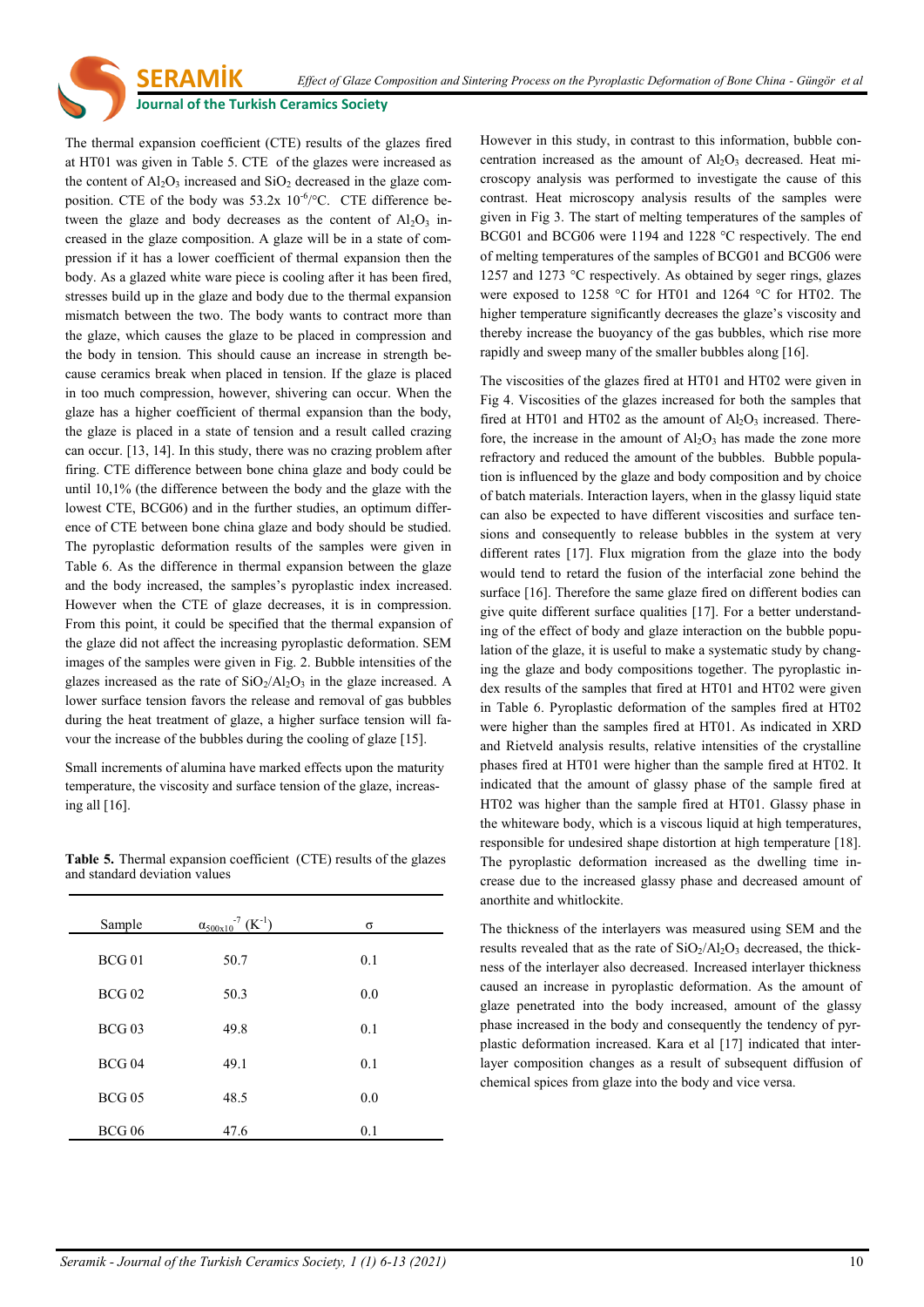**SERAMİK Journal of the Turkish Ceramics Society**  *Effect of Glaze Composition and Sintering Process on the Pyroplastic Deformation of Bone China - Güngör et al*



**Fig. 3.** SEM images of the samples (a) BCG 06 fired at HT01, (b) BCG 01 fired at HT02, (c) BCG 04 fired at HT02, (d) BCG 06 fired at HT02



**Fig. 4.** Heat microscopy analysis of the glazes of BCG01 and BCG06.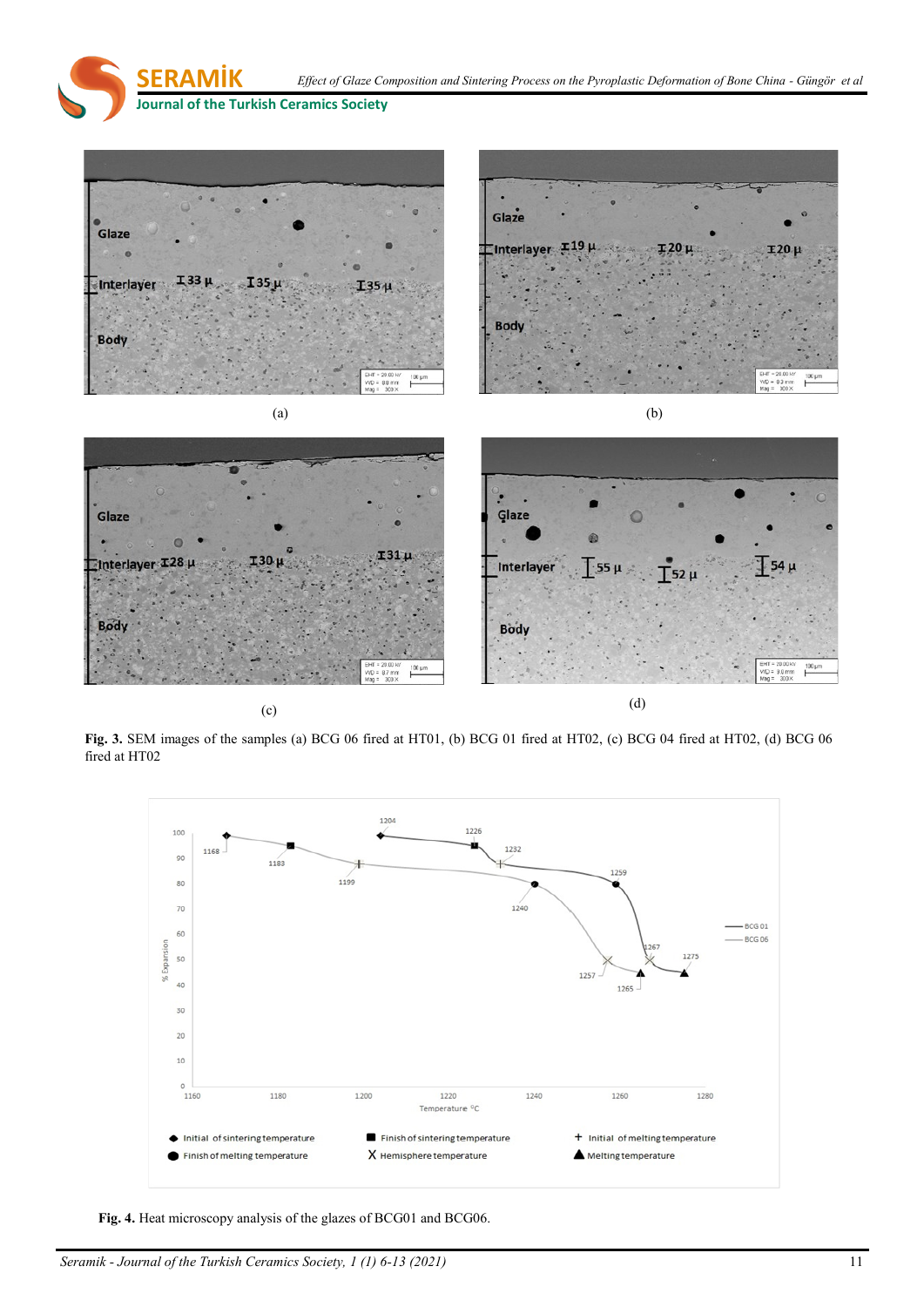*Effect of Glaze Composition and Sintering Process on the Pyroplastic Deformation of Bone China - Güngör et al*

**Journal of the Turkish Ceramics Society** 

**SERAMİK** 

**Table 6.** The pyroplastic index results of the unglazed and glazed samples and standard deviation values

| <b>Body/Glaze</b> | <b>Heat Treat-</b><br>ment | PI $(cm^{-1}(10^{-5}))$ | σ     |
|-------------------|----------------------------|-------------------------|-------|
|                   | <b>HT01</b>                | 4.75                    | 0,117 |
| BC/BCG 01         | HT02                       | 5.42                    | 0,105 |
| $BC/BCG$ 02       | <b>HT01</b>                | 4.91                    | 0,109 |
|                   | HT02                       | 5.49                    | 0.166 |
| BC/BCG 03         | <b>HT01</b>                | 4.98                    | 0.104 |
|                   | HT02                       | 5.57                    | 0.146 |
|                   | <b>HT01</b>                | 5.11                    | 0.115 |
| BC/BCG 04         | HT02                       | 5.71                    | 0.095 |
|                   | <b>HT01</b>                | 5.39                    | 0.119 |
| BC/BCG 05         | HT02                       | 5.92                    | 0.124 |
| BC/BCG 06         | <b>HT01</b>                | 5.37                    | 0.131 |
|                   | HT02                       | 6.21                    | 0.069 |

Glaze viscosity during the firing process was the parameter that determines the rate of penetration of the glaze to the substrate. The results of the calculated viscosities of the glazes were given in Fig 5. The viscosities of the glazes increased as the rate of  $SiO<sub>2</sub>/Al<sub>2</sub>O<sub>3</sub>$  decreased. In the contact zone between the body and the glaze, the original raw products are no longer stable; a reaction occurs which favors the incorporation of atoms from the glaze into the body and from the body to glaze, diffusion being the mechanism responsible



Electron Image 1

(a)



**Fig. 5.** EDX result of the samples of (a) BCG01 and (b) BCG06

 $100$ 

for such migration elements [2, 3]. During firing, as the glaze's viscosity decreased, the glassy phase's viscosity in the interlayer decreased and the crystalline phases in the microstructure of the body dissolved and the amount of the glassy phase and also the thickness of the interlayer increased and pyroplastic deformation increased .

### **4. Conclusion**

The anorthite and whitlockite crystals in the composition of the body dissolved in the glassy phase due to the elongation of the dwelling time at 1250 °C. With the dissolution of the crystals, amount of the glassy phase increased and the deformation tendency of the body increased.

The tension that the body was exposed change as the result of the changed in the thermal expansion coefficient difference between the glaze and the body. The thermal expansion coefficient of the glazes increased as the amount of  $Al_2O_3$  increased and  $SiO_2$  decreased in the glaze composition and the difference between the CTE of the glaze and the body decreased.

Despite the constant composition of the body, the samples coated with different glazes exhibited different pyroplastic deformation behavior at the same firing cycle. At this point, the determining factor is the ''interlayer''. Interlayer composition and also thickness changed according to the composition of the glaze and the body. The interlayer composition was also a determinant for creep behavior by affecting the viscosity of the glassy phase and as much as the amount of liquid phase formed in the microstructure of the bone china body during firing.